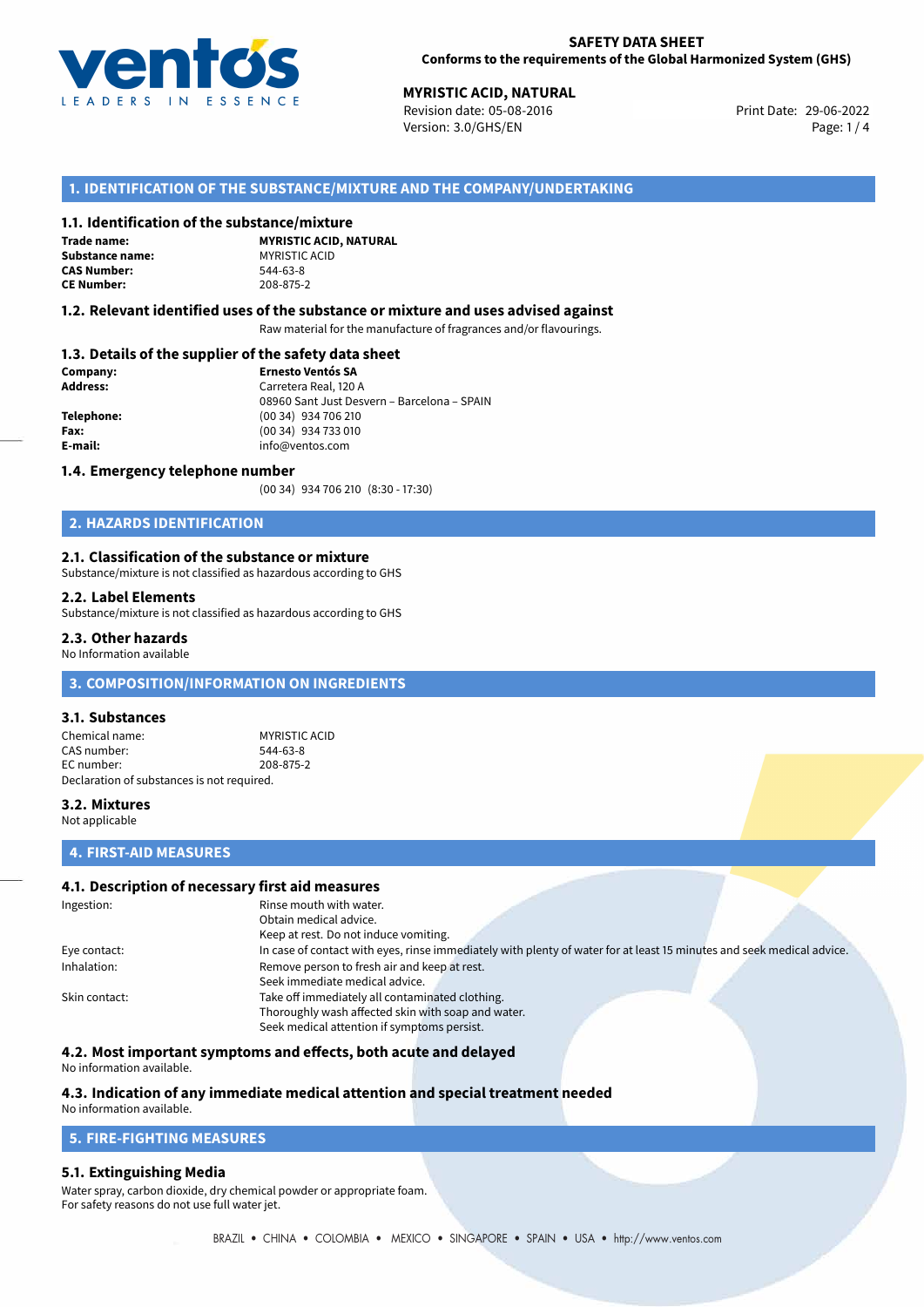

# **MYRISTIC ACID, NATURAL**<br> **29-06-2022 Revision date: 05-08-2016 Microsoft Contract Contract Print Date: 29-06-2022**

Revision date: 05-08-2016 Version: 3.0/GHS/EN Page: 2 / 4

# **5.2. Special hazards arising from the substance or mixture**

Known or Anticipated Hazardous Products of Combustion: Emits toxic fumes under fire conditions.

## **5.3. Advice for firefighters**

High temperatures can lead to high pressures inside closed containers. Avoid inhalation of vapors that are created. Use appropriate respiratory protection. Do not allow spillage of fire to be poured into drains or watercourses. Wear self-contained breathing apparatus and protective clothing.

# **6. ACCIDENTAL RELEASE MEASURES**

#### **6.1. Personal precautions, protective equipment and emergency procedures**

Evacuate surronding areas. Ensure adequate ventilation. Keep unnecessary and unprotected personnel from entering. Do not breathe vapor/spray. Avoid contact with skin and eyes. Information regarding personal protective measures: see section 8.

#### **6.2. Environmental precautions**

To avoid possible contamination of the environment, do not discharge into any drains, surface waters or groundwaters.

#### **6.3. Methods and materials for containment and cleaning up**

Cover with an inert, inorganic, non-combustible absorbent material (e.g. dry-lime, sand, soda ash). Place in covered containers using non-sparking tools and transport outdoors. Avoid open flames or sources of ignition (e.g. pilot lights on gas hot water heater). Ventilate area and wash spill site after material pickup is complete.

#### **6.4. Reference to other sections**

Information regarding exposure controls, personal protection and disposal considerations can be found in sections 8 and 13.

# **7. HANDLING AND STORAGE**

# **7.1. Precautions for safe handling**

Do not store or handle this material near food or drinking water. Do not smoke. Avoid contact with the eyes, skin and clothing. Wear protective clothing and use glasses. Observe the rules of safety and hygiene at work. Keep in the original container or an alternative made from a compatible material.

# **7.2. Conditions for safe storage, including any incompatibilities**

Store in tightly closed and preferably full containers in a cool, dry and ventilated area, protected from light. Keep away from sources of ignition (e.g. hot surfaces, sparks, flame and static discharges). Keep away from incompatible materials (see section 10).

# **7.3. Specific end use(s)**

No information available.

# **8. EXPOSURE CONTROLS AND PERSONAL PROTECTION**

# **8.1. Control parameters**

Components with occupational exposure limits: None known.

#### **8.2. Exposure controls**

Measures should be taken to prevent materials from being splashed into the body. Provide adequate ventilation, according to the conditions of use. Use a mechanical exhaust if required.

#### **8.3. Individual protection measures, such as personal protective equipment**

acceptable levels.

| Eye/Face protection:             | Chemical safety goggles are recommended. Wash contaminated goggles before reuse.                                      |  |  |  |  |
|----------------------------------|-----------------------------------------------------------------------------------------------------------------------|--|--|--|--|
| Hand Protection:                 | Chemical-resistant gloves are recommended. Wash contaminated gloves before reuse.                                     |  |  |  |  |
| Body protection:                 | Personal protective equipment for the body should be selected based on the task being performed and the risks         |  |  |  |  |
|                                  | involved.                                                                                                             |  |  |  |  |
| <b>Respiratory Protection:</b>   | In case of insufficient ventilation, use suitable respiratory equipment.                                              |  |  |  |  |
| Environmental exposure controls: | Emissions from ventilation or process equipment should be checked to ensure they comply with environmental            |  |  |  |  |
|                                  | protection legislation.                                                                                               |  |  |  |  |
|                                  | In some cases, filters or engineering modifications to the process equipment will be necessary to reduce emissions to |  |  |  |  |
|                                  |                                                                                                                       |  |  |  |  |

# **9. PHYSICAL AND CHEMICAL PROPERTIES**

# **9.1. Information on basic physical and chemical properties**

Appearance: Solid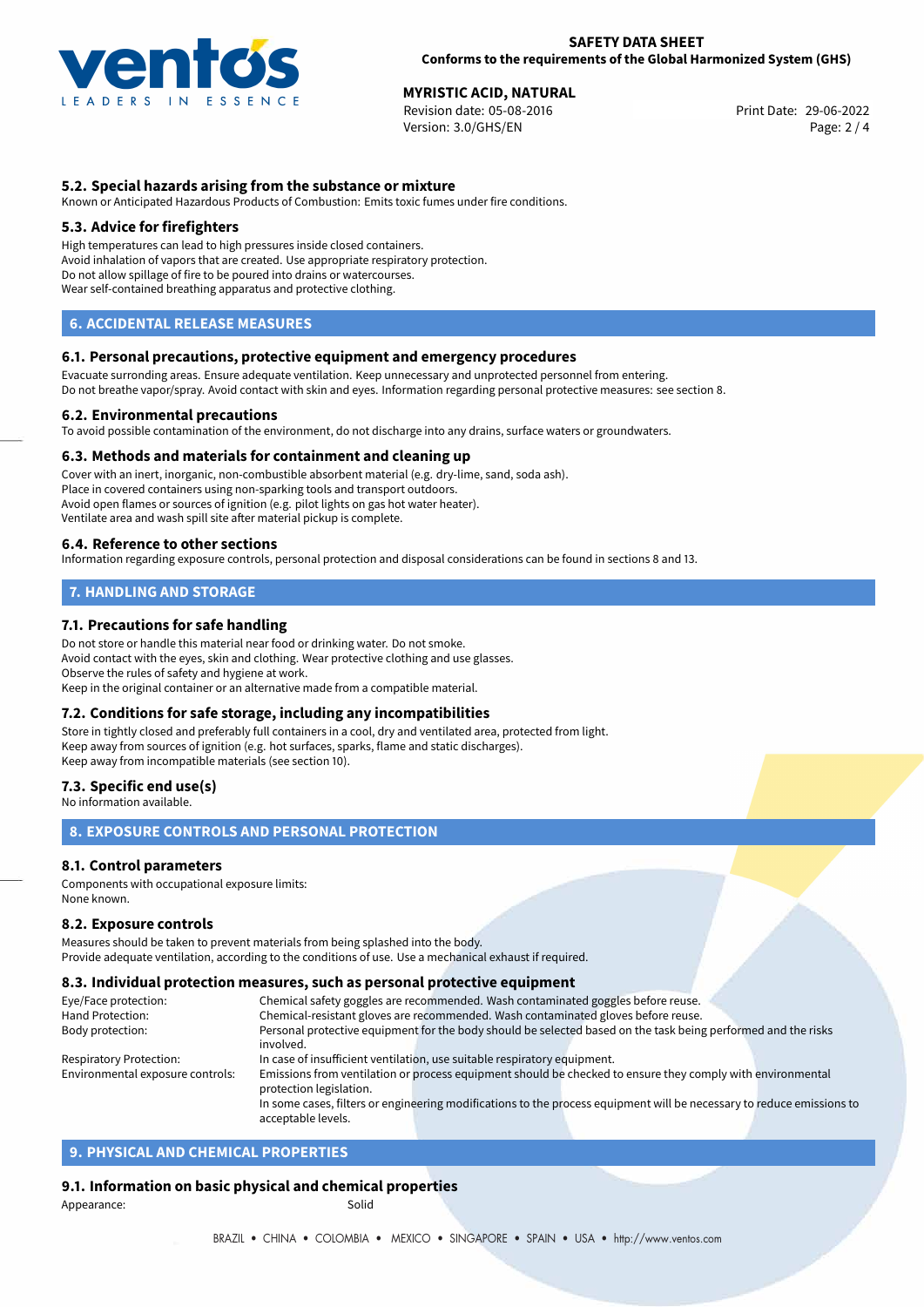

## **SAFETY DATA SHEET Conforms to the requirements of the Global Harmonized System (GHS)**

# **MYRISTIC ACID, NATURAL**<br>
Revision date: 05-08-2016<br> **Print Date: 29-06-2022**

Revision date: 05-08-2016 Version: 3.0/GHS/EN Page: 3 / 4

Colour: Conforms to standard Odour: Conforms to standard Odour theshold: Not determined pH: Not determined Melting point/freezing point: 48 - 55,5 Boling point/boiling range: 318 (CA. 1 ATM) Flash point: 160 °C Evaporation rate: Not determined Flammability: Not determined Lower flammability/Explosive limit: Not determined Upper flammability/Explosive limit: Not determined Vapour pressure: Not determined Vapour Density: Vapour Density: Density: Not determined Relative density: Not determined Water solubility: **INSOLUBLE IN WATER** Solubility in other solvents: Not determined Partition coefficient n-octanol/water: Not determined Auto-ignition temperature: Not determined Decomposition temperature: Not determined Viscosity, dynamic: Not determined Viscosity, kinematic: Not determined Explosive properties: Not determined Oxidising properties: Not determined

# **10. STABILITY AND REACTIVITY**

#### **10.1. Reactivity**

No hazardous reactions if stored and handled as prescribed/indicated.

#### **10.2. Chemical stability**

The product is stable if stored and handled as prescribed/indicated.

## **10.3. Possibility of hazardous reactions**

No hazardous reactions if stored and handled as prescribed/indicated.

#### **10.4. Conditions to Avoid**

Conditions to Avoid: Excessive heat, flame or other ignition sources.

#### **10.5. Incompatible materials**

Avoid contact with strong acids and bases and oxidizing agents.

# **10.6. Hazardous decomposition products**

During combustion may form carbon monoxide and unidentified organic compounds.

# **11. TOXICOLOGICAL INFORMATION**

| <b>Acute toxicity</b>             | Based on the data available, the criteria for classification are not met. |
|-----------------------------------|---------------------------------------------------------------------------|
| <b>Skin corrosion/irritation</b>  | Based on the data available, the criteria for classification are not met. |
| Serious eye damage/irritation     | Based on the data available, the criteria for classification are not met. |
| Respiratory or skin sensitisation | Based on the data available, the criteria for classification are not met. |
| <b>Germ cell mutagenicity</b>     | Based on the data available, the criteria for classification are not met. |
| Carcinogenicity                   | Based on the data available, the criteria for classification are not met. |
| <b>Reproductive toxicity</b>      | Based on the data available, the criteria for classification are not met. |
| <b>STOT-single exposure</b>       | Based on the data available, the criteria for classification are not met. |
| <b>STOT-repeated exposure</b>     | Based on the data available, the criteria for classification are not met. |
| <b>Aspiration hazard</b>          | Based on the data available, the criteria for classification are not met. |
|                                   |                                                                           |